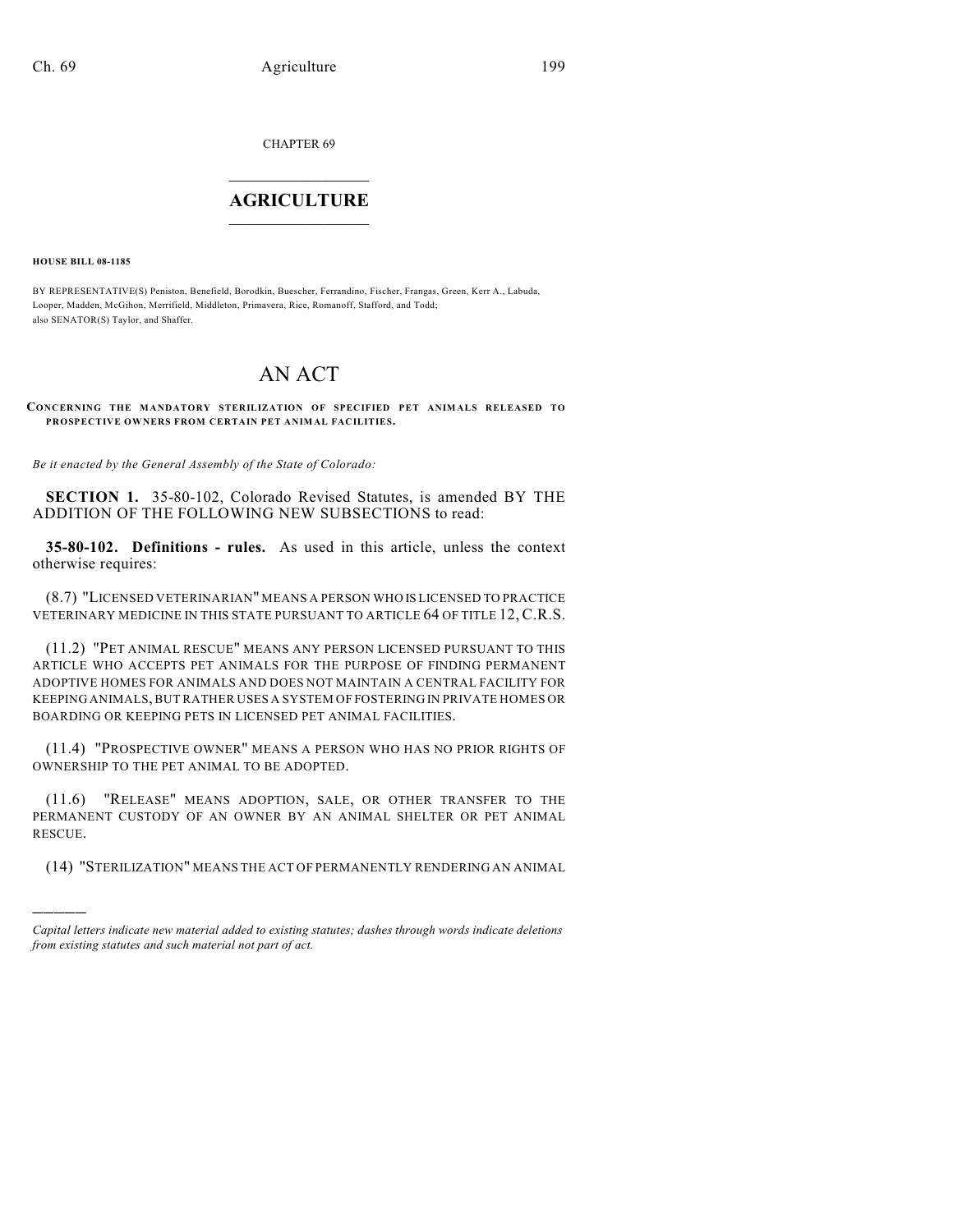200 Agriculture Ch. 69

INCAPABLE OF REPRODUCTION. THE TERM APPLIES TO SURGICAL METHODS, INCLUDING THE PROCEDURES COMMONLY REFERRED TO AS SPAY AND NEUTER, AND NONSURGICAL METHODS AND TECHNOLOGIES APPROVED BY THE UNITED STATES FOOD AND DRUG ADMINISTRATION, THE UNITED STATES DEPARTMENT OF AGRICULTURE, OR OTHER APPROPRIATE DESIGNATED FEDERAL AUTHORITY.

**SECTION 2.** Article 80 of title 35, Colorado Revised Statutes, is amended BY THE ADDITION OF A NEW SECTION to read:

**35-80-106.4. Sterilization of ownerless dogs and cats required - rules exceptions - violations.** (1) AN ANIMAL SHELTER OR PET ANIMAL RESCUE SHALL NOT RELEASE A DOG OR CAT TO A PROSPECTIVE OWNER UNLESS:

(a) THE ANIMAL HAS BEEN STERILIZED BY A LICENSED VETERINARIAN; OR

(b) (I) THE PROSPECTIVE OWNER SIGNS AN AGREEMENT TO HAVE THE ANIMAL STERILIZED BY A LICENSED VETERINARIAN WITHIN NINETY DAYS AFTER THE DATE OF RELEASE AND DEPOSITS A FEE, IN AN AMOUNT SPECIFIED BY RULE OF THE COMMISSIONER, WITH THE ANIMAL SHELTER OR PET ANIMAL RESCUE.

(II) UPON RECEIVING A WRITTEN STATEMENT FROM THE LICENSED VETERINARIAN WHO PERFORMED THE STERILIZATION PROCEDURE THAT THE DOG OR CAT HAS BEEN STERILIZED, THE ANIMAL SHELTER OR PET ANIMAL RESCUE SHALL REFUND THE DEPOSIT TO THE PROSPECTIVE OWNER.

(III) IF THE PROSPECTIVE OWNER FAILS TO PROVIDE THE ANIMAL SHELTER OR PET ANIMAL RESCUE WITH A WRITTEN STATEMENT FROM A LICENSED VETERINARIAN STATING THAT THE VETERINARIAN PERFORMED A STERILIZATION PROCEDURE ON THE DOG OR CAT WITHIN NINETY DAYS AFTER SIGNING THE AGREEMENT:

(A) THE PROSPECTIVE OWNER SHALL FORFEIT THE DEPOSIT AND THE ANIMAL SHELTER OR PET ANIMAL RESCUE SHALL FORWARD THE AMOUNT OF THE DEPOSIT TO THE PET OVERPOPULATION FUND CREATED IN SECTION 35-80-116.5 (5) OR A LOCAL DEDICATED SPAY AND NEUTER FUND; AND

(B) THE ANIMAL SHELTER OR PET ANIMAL RESCUE MAY PROMPTLY RECLAIM THE ANIMAL FROM THE PROSPECTIVE OWNER.

(2) IF A LICENSED VETERINARIAN DECLARES IN WRITING THAT A STERILIZATION PROCEDURE COULD JEOPARDIZE THE LIFE OR HEALTH OF THE DOG OR CAT, THE PROCEDURE MAY BE DELAYED UNTIL SUCH TIME THAT A VETERINARIAN DETERMINES THAT THE DOG OR CAT IS FIT TO UNDERGO THE STERILIZATION PROCEDURE. AT SUCH TIME, THE PROSPECTIVE OWNER SHALL HAVE THE ANIMAL STERILIZED. IF THE DETERMINATION OF UNFITNESS FOR STERILIZATION HAS BEEN MADE PRIOR TO RELEASE, THE ANIMAL SHELTER OR PET ANIMAL RESCUE MAY RELEASE THE DOG OR CAT TO THE PROSPECTIVE OWNER, SUBJECT TO THE PROVISIONS OF THIS SUBSECTION (2).

(3) THIS SECTION SHALL NOT APPLY TO:

(a) THE RELEASE OF A DOG OR CAT TO A PERSON WITH PRIOR AND CONTINUING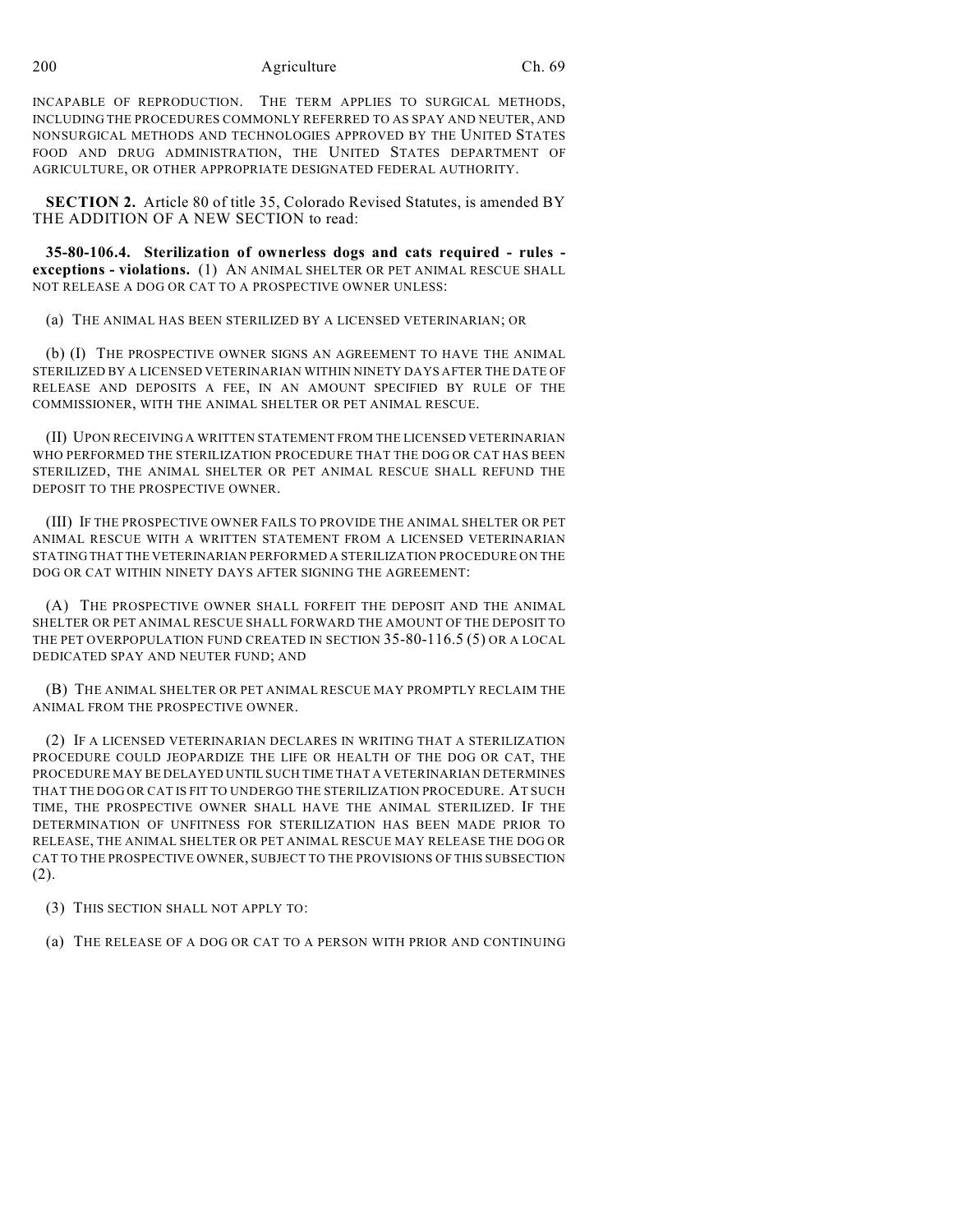## Ch. 69 Agriculture 201

OWNERSHIP RIGHTS TO THE DOG OR CAT WHO IS RECLAIMING THE ANIMAL FROM AN ANIMAL SHELTER OR PET ANIMAL RESCUE;

(b) THE TRANSFER OF AN ANIMAL FROM AN ANIMAL SHELTER OR PET ANIMAL RESCUE TO ANOTHER ANIMAL SHELTER OR PET ANIMAL RESCUE OR TO A VETERINARIAN;

(c) ANIMAL SHELTERS OR PET ANIMAL RESCUES WITH EXISTING STERILIZATION PROGRAMS THAT ENSURE THAT EVERY DOG OR CAT IS STERILIZED BEFORE TO BEING RELEASED; OR

(d) PUBLIC ANIMAL SHELTERS ELIGIBLE FOR WAIVER OF LICENSING FEES PURSUANT TO RULES PROMULGATED BY THE COMMISSIONER.

(4) NOTHING IN THIS SECTION SHALL PRECLUDE A TOWN, CITY, COUNTY, OR CITY AND COUNTY FROM ADOPTING, MAINTAINING, OR ENFORCING AN ORDINANCE THAT EXCEEDS THE MINIMUM REQUIREMENTS ADOPTED BY THE COMMISSIONER IN IMPLEMENTING AND ENFORCING THIS SECTION. NOTHING IN THIS SECTION SHALL PRECLUDE A LICENSED ANIMAL SHELTER, WHETHER PUBLIC OR PRIVATE, FROM ADOPTING, MAINTAINING, OR FOLLOWING A POLICY THAT EXCEEDS THE MINIMUM REQUIREMENTS ADOPTED BY THE COMMISSIONER IN IMPLEMENTING AND ENFORCING THIS SECTION.

**SECTION 3.** The introductory portion to 35-80-109 (2) and 35-80-109 (2) (a), Colorado Revised Statutes, are amended to read:

**35-80-109. Powers and duties of the commissioner.** (2) The commissioner is authorized to adopt all reasonable rules and regulations for the administration and enforcement of this article, including, but not limited to:

(a) Minimum standards of physical facility, sanitation, ventilation, heating, cooling, humidity, spatial and enclosure requirements, nutrition, humane care, medical treatment, STERILIZATION OF DOGS AND CATS RELEASED TO PROSPECTIVE OWNERS FROM ANIMAL SHELTERS AND PET ANIMAL RESCUES, and method of operation, including the minimum holding period for and disposition of stray or abandoned pet animals that are, in the opinion of the commissioner, necessary to carry out the provisions of this article; except that each holding period shall comply with section 35-80-106.3 (1);

**SECTION 4. Effective date - applicability.** (1) This act shall take effect January 1, 2009.

(2) However, if a referendum petition is filed against this act or an item, section, or part of this act during the 90-day period after final adjournment of the general assembly that is allowed for submitting a referendum petition pursuant to article V, section 1 (3) of the state constitution, then the act, item, section, or part, shall not